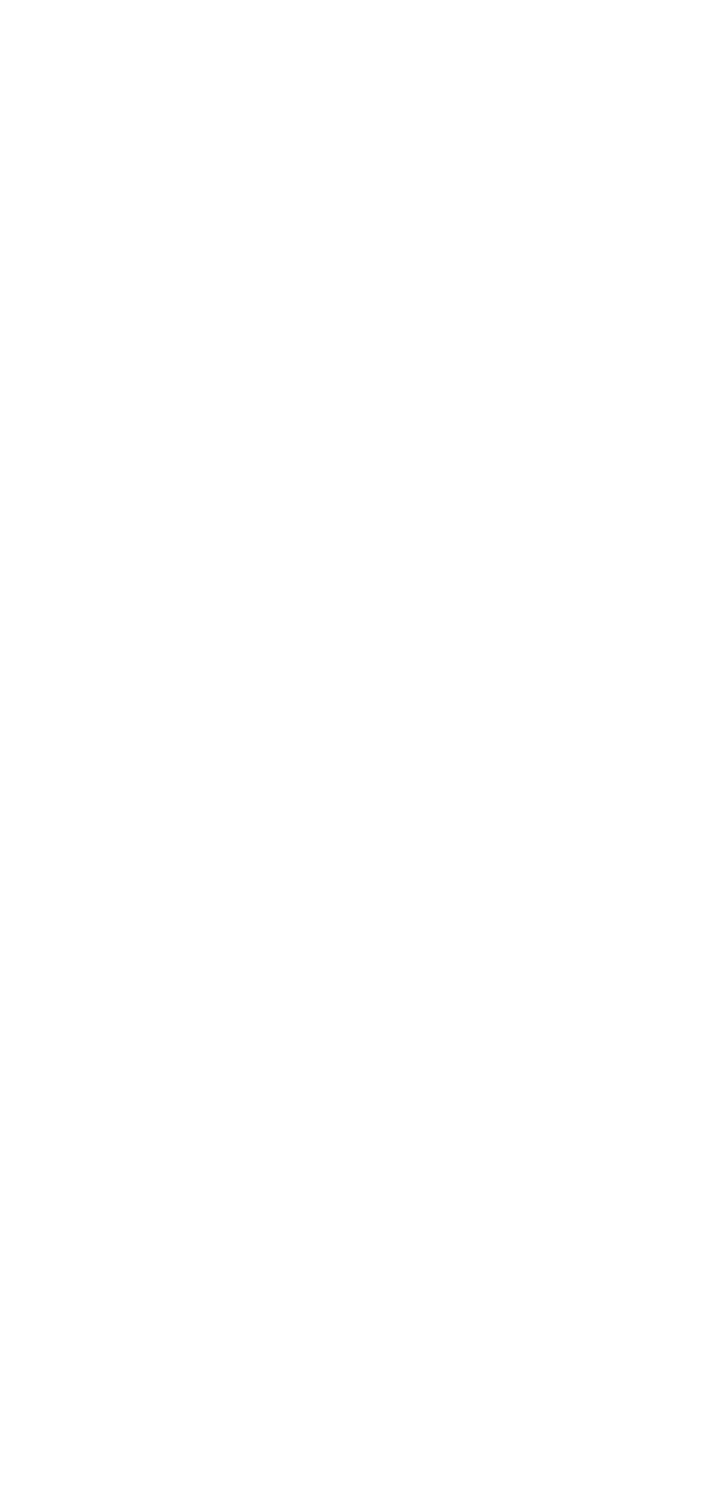# **Investment Objective and Policy**

The investment objective of this Trust is to secure capital growth from a portfolio of securities for companies whose business conforms to a range of ethical and environmental guidelines.

Securities representing all such companies in the FTSE 350 Index will be held with weightings generally proportionate to their market capitalisation.

From time to time, non-Index constituents and non-ethical stocks may be held as a result of a corporate action and these holdings will be sold or transferred as soon as reasonably practical.

Companies will be considered eligible unless they are involved in the following activities:

| Animal testing              | Military – nature of involvement |
|-----------------------------|----------------------------------|
| Gambling                    | Non-sustainable Timber           |
| Health & safety convictions | Nuclear power                    |
| Countries with poor human   | Ozone depleting chemicals        |
| rights records              | Pornography                      |
| Intensive farming           | Tobacco                          |
| <b>Investment Trusts</b>    | Water pollution                  |
|                             |                                  |

Independent monitoring of companies is carried out by Ethical Investment Research Services ("EIRIS") based on the criteria above.

# **Risk Profile**

## **Market Risk**

Market risk arises mainly from uncertainty about future prices. It represents the potential loss that the Trust may suffer through holding market positions in the face of market movements. The Manager adheres to the investment guidelines and in this way, monitors and controls the exposure to risk from any type of security, sector or issuer.

# **Trust Facts**

| <b>Period Fnd Dates for Distributions:</b> |           | 12 Jun. 12 Dec |
|--------------------------------------------|-----------|----------------|
| Distribution Dates:                        |           | 12 Aug, 12 Feb |
| <b>Ongoing Charges Figures:</b>            | 12 Dec 17 | 12 Dec 16      |
| $R$ -Class                                 | 1.05%     | 1.15%          |
| F-Class                                    | 0.45%     | 0.45%          |
| I-Class                                    | 0.31%     | 0.31%          |

The Ongoing Charges Figure (OCF) is the ratio of the Trust's total discloseable costs (excluding overdraft interest) to the average net assets of the Trust.

The OCF is intended to provide a reliable figure which gives the most accurate measure of what it costs to invest in a trust and is calculated based on the last period's figures.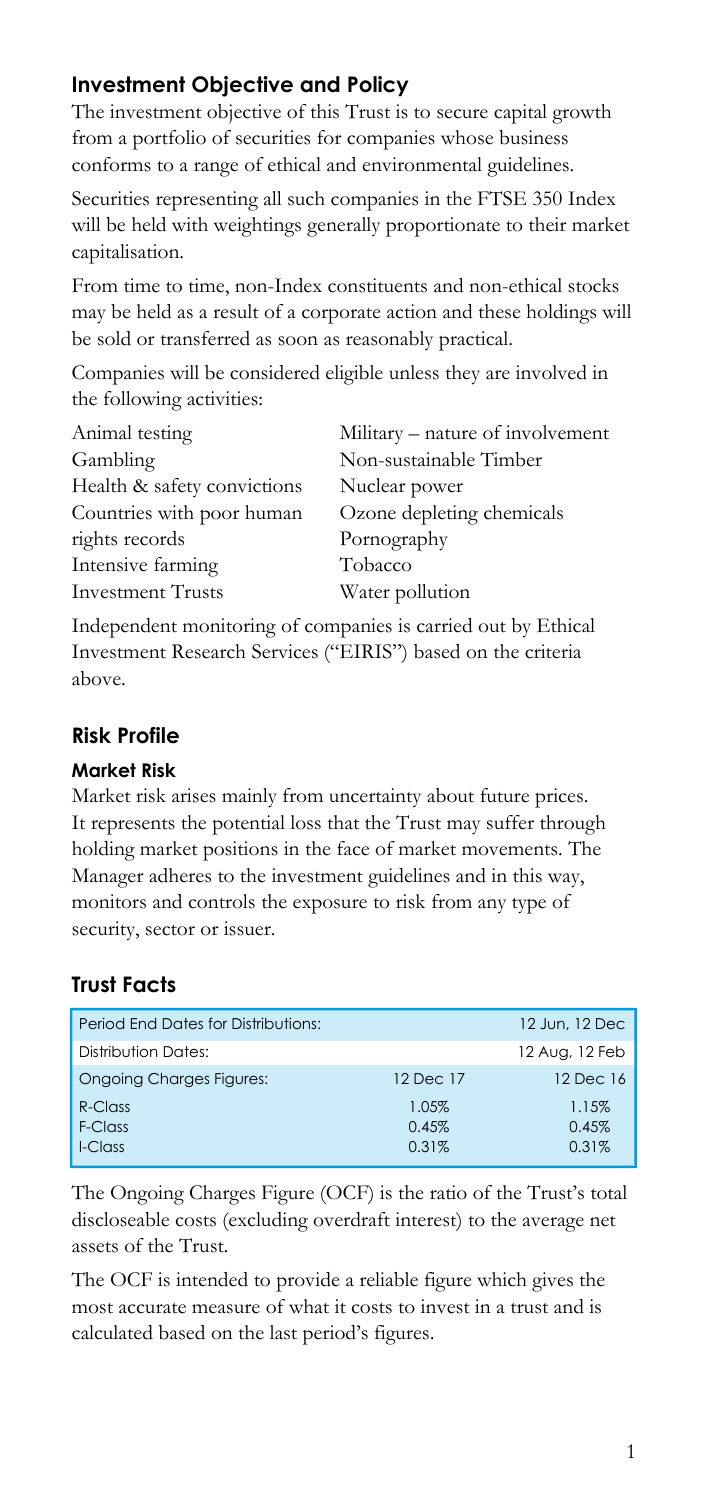# **Risk and Reward Profile**



- This risk and reward profile is based on historical data which may not be a reliable indication of the Trust's risk and reward category in the future.
- The category is based on the rate at which the value of the Trust has moved up and down in the past.
- This Trust is in category five because it invests in company shares which generally provide higher rewards and higher risks than other investments such as bonds, cash or commercial property.
- The Trust's category is not guaranteed to remain the same and may change over time.
- Even a trust in the lowest category is not a risk free investment.

# **Distribution Information**

## **R-Class**

The distribution payable on 12 February 2018 is 0.6117p per unit for distribution units and 0.8920p per unit for accumulation units.

# **F-Class**

The distribution payable on 12 February 2018 is 0.7809p per unit for distribution units and 1.1753p per unit for accumulation units.

# **I-Class**

The distribution payable on 12 February 2018 is 0.8219p per unit for distribution units and 1.3132p per unit for accumulation units.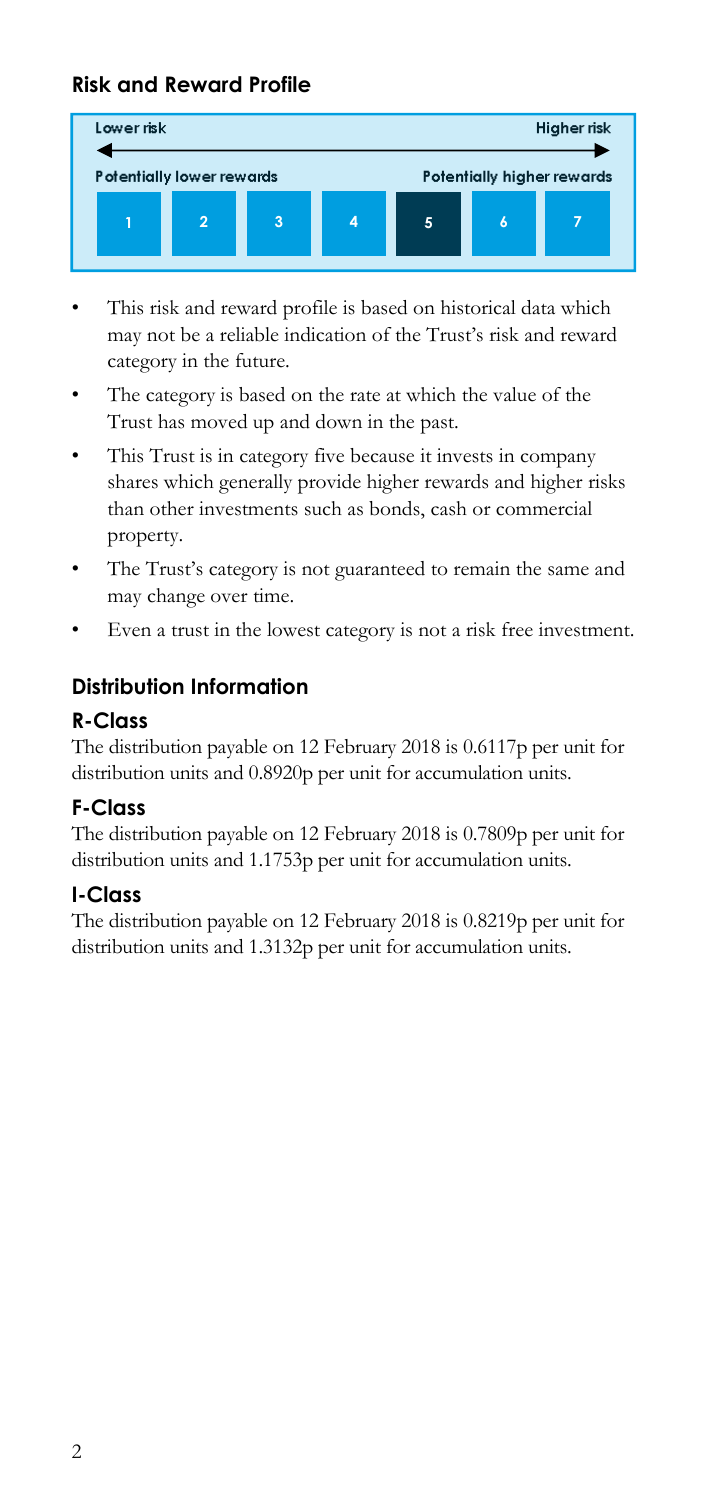# **Portfolio Information**

The top 10 holdings and their associated weighting at the current and preceding year ends were:

| Top 10 Holdings at<br>12 December 2017 |                                  | <b>Top 10 Holdings at</b><br>12 December 2016 |                                         |
|----------------------------------------|----------------------------------|-----------------------------------------------|-----------------------------------------|
| Holding                                | Percentage of<br>Net Asset Value | Holdina                                       | Percentage of<br><b>Net Asset Value</b> |
| <b>Vodafone Group</b>                  | 6.44%                            | <b>Vodafone Group</b>                         | 6.14%                                   |
| Lloyds Banking Group                   | 4.93%                            | Prudential                                    | 4.71%                                   |
| Prudential                             | 4.91%                            | <b>Lloyds Banking Group</b>                   | 4.60%                                   |
| Shire                                  | 3.49%                            | Shire                                         | 4.56%                                   |
| National Grid                          | 3.14%                            | <b>National Grid</b>                          | 4.02%                                   |
| <b>BHP Billiton</b>                    | 2.97%                            | <b>BT Group</b>                               | 3.41%                                   |
| <b>BT Group</b>                        | 2.36%                            | <b>CRH</b>                                    | 2.59%                                   |
| <b>CRH</b>                             | 2.28%                            | <b>WPP</b>                                    | 2.58%                                   |
| Aviva                                  | 2.14%                            | Aviva                                         | 2.25%                                   |
| Tesco                                  | 1.76%                            | Tesco                                         | 2.03%                                   |

# **Trust Holdings as at 12 December 2017**



# **Trust Holdings as at 12 December 2016**

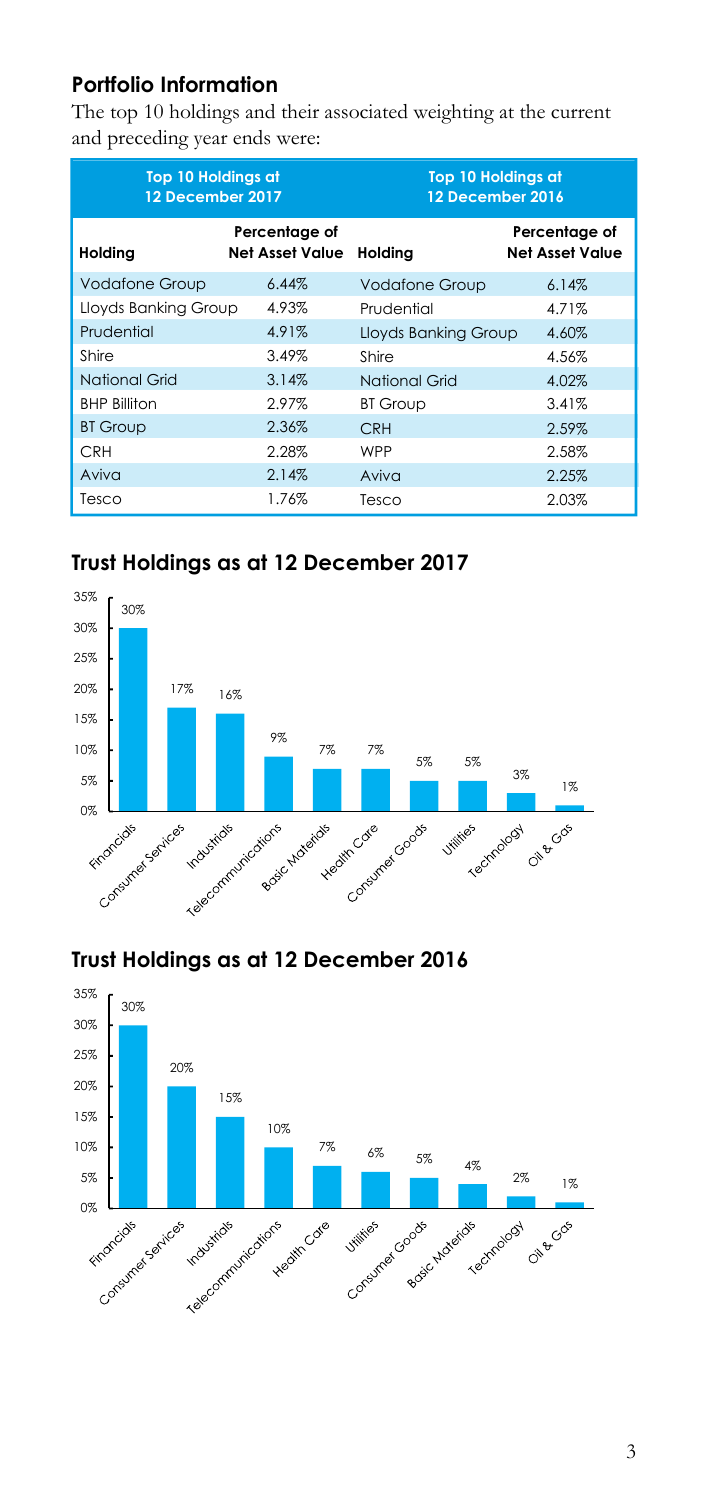## **Comparative Tables**

#### **R-Class Distribution Units**

#### **Change in Net Asset Value per Unit**

| <b>Accounting year ending</b>                          | 12/12/17<br>(pence<br>per unit) | 12/12/16<br>(pence<br>per unit) | 12/12/15<br>(pence<br>per unit) |
|--------------------------------------------------------|---------------------------------|---------------------------------|---------------------------------|
| Opening net asset value per unit                       | 60.00                           | 59.78                           | 56.28                           |
| Return before operating charges*                       | 7.25                            | 2.20                            | 5.30                            |
| Operating charges<br>(calculated on average price)     | (0.67)                          | (0.69)                          | (0.71)                          |
| Return after operating charges*                        | 6.58                            | 1.51                            | 4.59                            |
| Distributions on income units                          | (1.40)                          | (1.29)                          | (1.09)                          |
| Closing net asset value per unit                       | 65.18                           | 60.00                           | 59.78                           |
| * after direct transaction costs of:                   | 0.04                            | 0.06                            | 0.05                            |
| Performance                                            |                                 |                                 |                                 |
| Return after charges                                   | 10.97%                          | 2.52%                           | 8.16%                           |
| Other Information                                      |                                 |                                 |                                 |
| Closing net asset value (£)<br>Closing number of units | 140.053.019<br>214.856.492      | 132,721,704<br>221, 207, 301    | 134.711.116<br>225.337.427      |
| Operating chargest                                     | 1.05%                           | 1.15%                           | 1.15%                           |
| Direct transaction costs                               | 0.06%                           | 0.10%                           | 0.08%                           |
| Prices                                                 |                                 |                                 |                                 |
| Highest unit price                                     | 67.77p                          | 63.56 <sub>p</sub>              | 67.07p                          |
| Lowest unit price                                      | 59.87 <sub>p</sub>              | 52.94 <sub>D</sub>              | 55.34 <sub>D</sub>              |

 † Operating charges, otherwise known as the OCF is the ratio of the Trust's total disclosable costs (excluding overdraft interest) to the average net assets of the Trust.

#### **Past performance is not a guide to future performance.**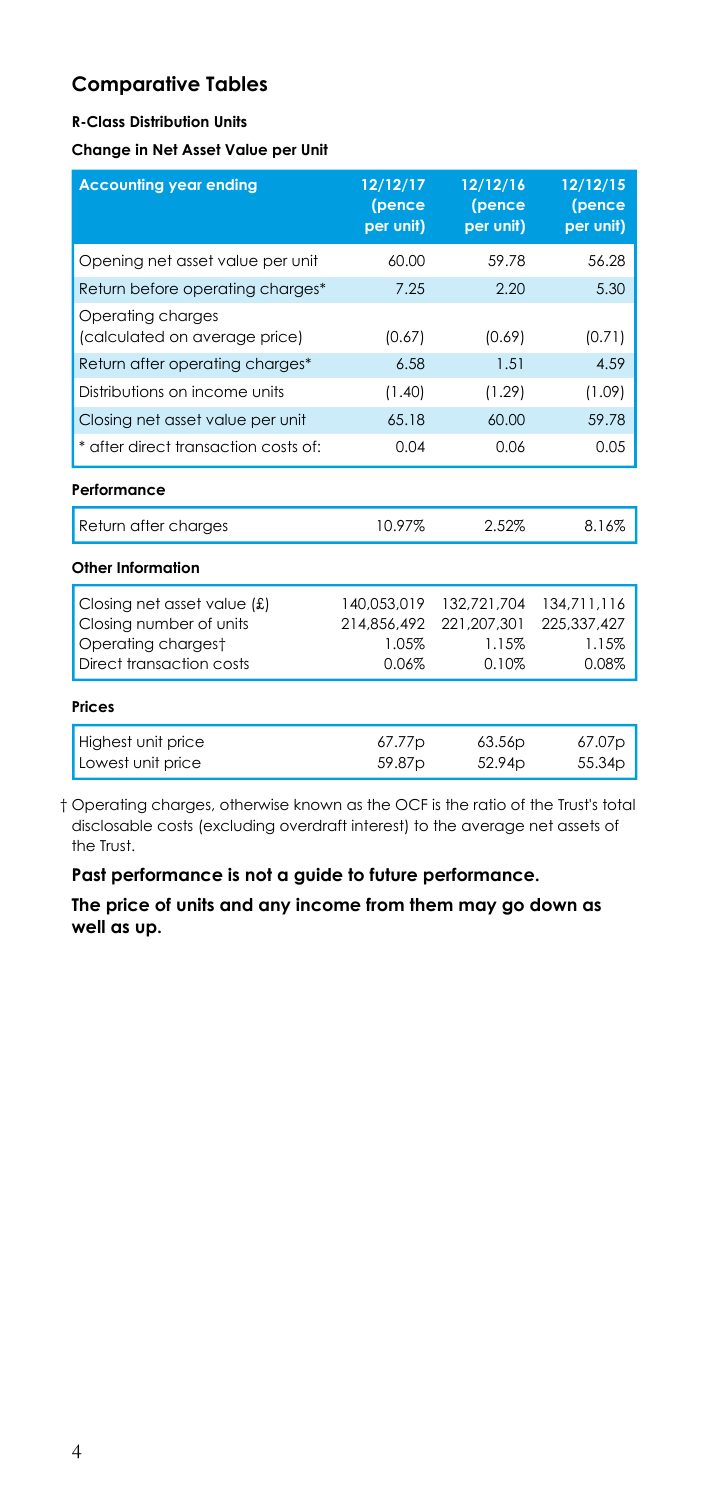#### **R-Class Accumulation Units**

**Change in Net Asset Value per Unit** 

| <b>Accounting year ending</b>                                                                            | 12/12/17<br>(pence<br>per unit)            | 12/12/16<br>(pence<br>per unit)            | 12/12/15<br>(pence<br>per unit)            |
|----------------------------------------------------------------------------------------------------------|--------------------------------------------|--------------------------------------------|--------------------------------------------|
| Opening net asset value per unit                                                                         | 86.45                                      | 84.28                                      | 77.98                                      |
| Return before operating charges*                                                                         | 10.47                                      | 3.14                                       | 7.30                                       |
| Operating charges<br>(calculated on average price)                                                       | (0.98)                                     | (0.97)                                     | (1.00)                                     |
| Return after operating charges*                                                                          | 9.49                                       | 2.17                                       | 6.30                                       |
| Distributions                                                                                            | (2.03)                                     | (1.83)                                     | (1.51)                                     |
| Retained distributions on<br>accumulation units                                                          | 2.03                                       | 1.83                                       | 1.51                                       |
| Closing net asset value per unit                                                                         | 95.94                                      | 86.45                                      | 84.28                                      |
| * after direct transaction costs of:                                                                     | 0.05                                       | 0.08                                       | 0.07                                       |
| Performance                                                                                              |                                            |                                            |                                            |
| Return after charges                                                                                     | 10.98%                                     | 2.57%                                      | 8.08%                                      |
| Other Information                                                                                        |                                            |                                            |                                            |
| Closing net asset value (£)<br>Closing number of units<br>Operating chargest<br>Direct transaction costs | 72,637,471<br>75.707.435<br>1.05%<br>0.06% | 69,935,470<br>80.900.260<br>1.15%<br>0.10% | 75,279,284<br>89.315.959<br>1.15%<br>0.08% |
| <b>Prices</b>                                                                                            |                                            |                                            |                                            |
| Highest unit price<br>Lowest unit price                                                                  | 97.64p<br>86.25p                           | 90.80p<br>75.44p                           | 92.94p<br>76.67p                           |

 † Operating charges, otherwise known as the OCF is the ratio of the Trust's total disclosable costs (excluding overdraft interest) to the average net assets of the Trust.

#### **Past performance is not a guide to future performance.**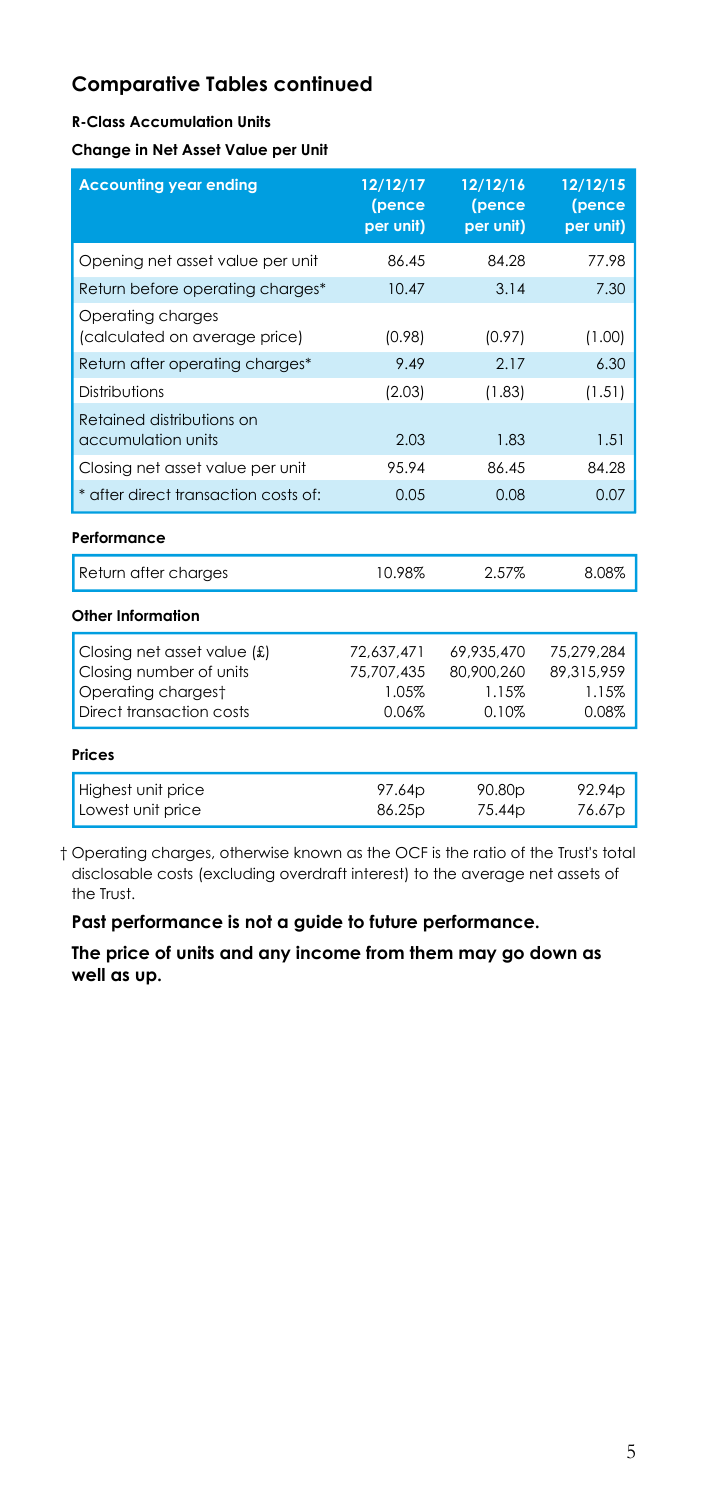#### **F-Class Distribution Units**

**Change in Net Asset Value per Unit** 

| <b>Accounting year ending</b>                                                                            | 12/12/17<br>(pence<br>per unit)      | 12/12/16<br>(pence<br>per unit)     | 12/12/15<br>(pence<br>per unit)     |
|----------------------------------------------------------------------------------------------------------|--------------------------------------|-------------------------------------|-------------------------------------|
| Opening net asset value per unit                                                                         | 60.34                                | 60.13                               | 56.61                               |
| Return before operating charges*                                                                         | 7.32                                 | 2.20                                | 5.34                                |
| Operating charges<br>(calculated on average price)                                                       | (0.29)                               | (0.27)                              | (0.28)                              |
| Return after operating charges*                                                                          | 7.03                                 | 1.93                                | 5.06                                |
| Distributions on income units                                                                            | (1.81)                               | (1.72)                              | (1.54)                              |
| Closing net asset value per unit                                                                         | 65.56                                | 60.34                               | 60.13                               |
| * after direct transaction costs of:                                                                     | 0.04                                 | 0.06                                | 0.05                                |
| Performance                                                                                              |                                      |                                     |                                     |
| Return after charges                                                                                     | 11.65%                               | 3.21%                               | 8.94%                               |
| Other Information                                                                                        |                                      |                                     |                                     |
| Closing net asset value (£)<br>Closing number of units<br>Operating chargest<br>Direct transaction costs | 116.514<br>177.729<br>0.45%<br>0.06% | 96.470<br>159.875<br>0.45%<br>0.10% | 96.132<br>159.875<br>0.45%<br>0.08% |
| <b>Prices</b>                                                                                            |                                      |                                     |                                     |
| Highest unit price<br>Lowest unit price                                                                  | 68.38p<br>60.21 <sub>p</sub>         | 64.07p<br>53.25 <sub>p</sub>        | 67.69p<br>55.67p                    |

 † Operating charges, otherwise known as the OCF is the ratio of the Trust's total disclosable costs (excluding overdraft interest) to the average net assets of the Trust.

#### **Past performance is not a guide to future performance.**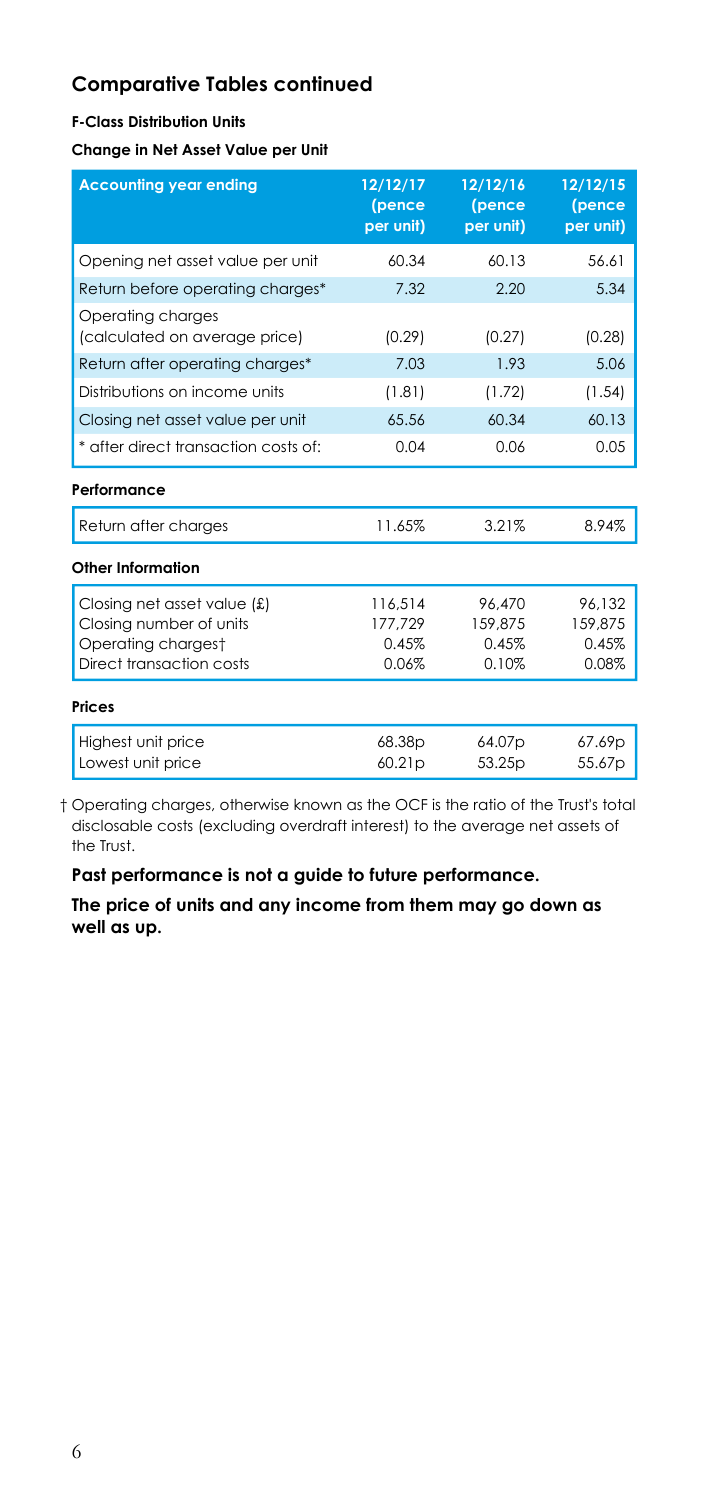#### **F-Class Accumulation Units**

**Change in Net Asset Value per Unit** 

| <b>Accounting year ending</b>                      | 12/12/17<br>(pence<br>per unit) | 12/12/16<br>(pence<br>per unit) | 12/12/15<br>(pence<br>per unit) |
|----------------------------------------------------|---------------------------------|---------------------------------|---------------------------------|
| Opening net asset value per unit                   | 89.42                           | 86.58                           | 79.54                           |
| Return before operating charges*                   | 10.86                           | 3.23                            | 7.44                            |
| Operating charges<br>(calculated on average price) | (0.44)                          | (0.39)                          | (0.40)                          |
| Return after operating charges*                    | 10.42                           | 2.84                            | 7.04                            |
| Distributions                                      | (2.70)                          | (2.50)                          | (2.17)                          |
| Retained distributions on<br>accumulation units    | 2.70                            | 2.50                            | 2.17                            |
| Closing net asset value per unit                   | 99.84                           | 89.42                           | 86.58                           |
| * after direct transaction costs of:               | 0.06                            | 0.08                            | 0.07                            |
| Performance                                        |                                 |                                 |                                 |
| Return after charges                               | 11.65%                          | 3.28%                           | 8.85%                           |
| Other Information                                  |                                 |                                 |                                 |
| Closing net asset value (£)                        | 258,278                         | 148,222                         | 175,788                         |
| Closing number of units                            | 258,700                         | 165.765                         | 203.042                         |
| Operating chargest                                 | 0.45%                           | 0.45%                           | 0.45%                           |
| Direct transaction costs                           | 0.06%                           | 0.10%                           | 0.08%                           |
| <b>Prices</b>                                      |                                 |                                 |                                 |
| Highest unit price                                 | 101.30p                         | 93.80 <sub>p</sub>              | 95.11p                          |
| Lowest unit price                                  | 89.22p                          | 77.58 <sub>p</sub>              | 78.22p                          |

 † Operating charges, otherwise known as the OCF is the ratio of the Trust's total disclosable costs (excluding overdraft interest) to the average net assets of the Trust.

#### **Past performance is not a guide to future performance.**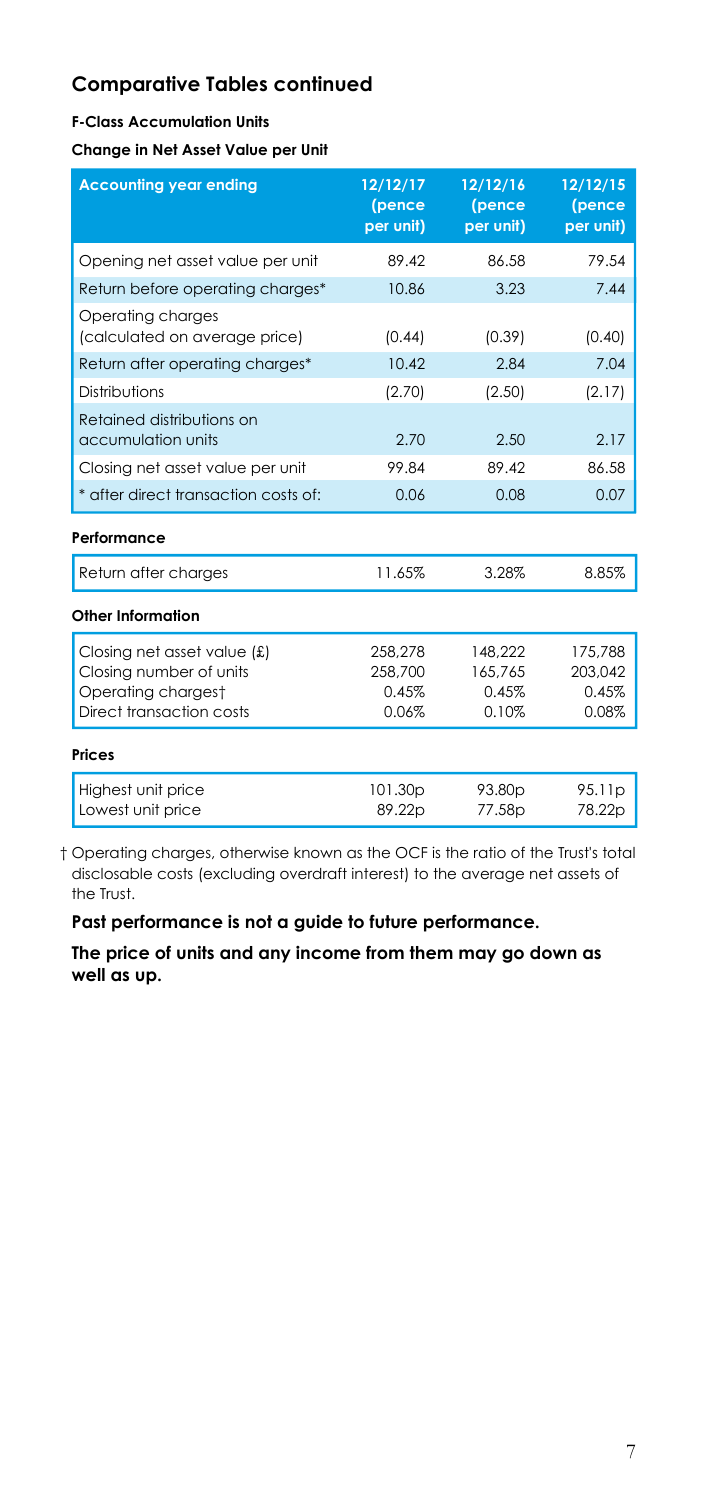#### **I-Class Distribution Units**

**Change in Net Asset Value per Unit** 

| <b>Accounting year ending</b>                                                                            | 12/12/17<br>(pence<br>per unit)            | 12/12/16<br>(pence<br>per unit)            | 12/12/15<br>(pence<br>per unit)            |
|----------------------------------------------------------------------------------------------------------|--------------------------------------------|--------------------------------------------|--------------------------------------------|
| Opening net asset value per unit                                                                         | 59.94                                      | 59.73                                      | 56.24                                      |
| Return before operating charges*                                                                         | 7.28                                       | 2.20                                       | 5.29                                       |
| Operating charges<br>(calculated on average price)                                                       | (0.20)                                     | (0.19)                                     | (0.19)                                     |
| Return after operating charges*                                                                          | 7.08                                       | 2.01                                       | 5.10                                       |
| Distributions on income units                                                                            | (1.89)                                     | (1.80)                                     | (1.61)                                     |
| Closing net asset value per unit                                                                         | 65.13                                      | 59.94                                      | 59.73                                      |
| * after direct transaction costs of:                                                                     | 0.04                                       | 0.06                                       | 0.05                                       |
| Performance                                                                                              |                                            |                                            |                                            |
| Return after charges                                                                                     | 11.81%                                     | 3.37%                                      | 9.07%                                      |
| Other Information                                                                                        |                                            |                                            |                                            |
| Closing net asset value (£)<br>Closing number of units<br>Operating chargest<br>Direct transaction costs | 56,892,883<br>87,359,138<br>0.31%<br>0.06% | 54.432.055<br>90,805,171<br>0.31%<br>0.10% | 44.426.427<br>74,373,793<br>0.31%<br>0.08% |
| <b>Prices</b>                                                                                            |                                            |                                            |                                            |
| Highest unit price<br>Lowest unit price                                                                  | 67.97p<br>59.81 <sub>p</sub>               | 63.67p<br>52.90 <sub>p</sub>               | 67.29p<br>55.30p                           |

 † Operating charges, otherwise known as the OCF is the ratio of the Trust's total disclosable costs (excluding overdraft interest) to the average net assets of the Trust.

#### **Past performance is not a guide to future performance.**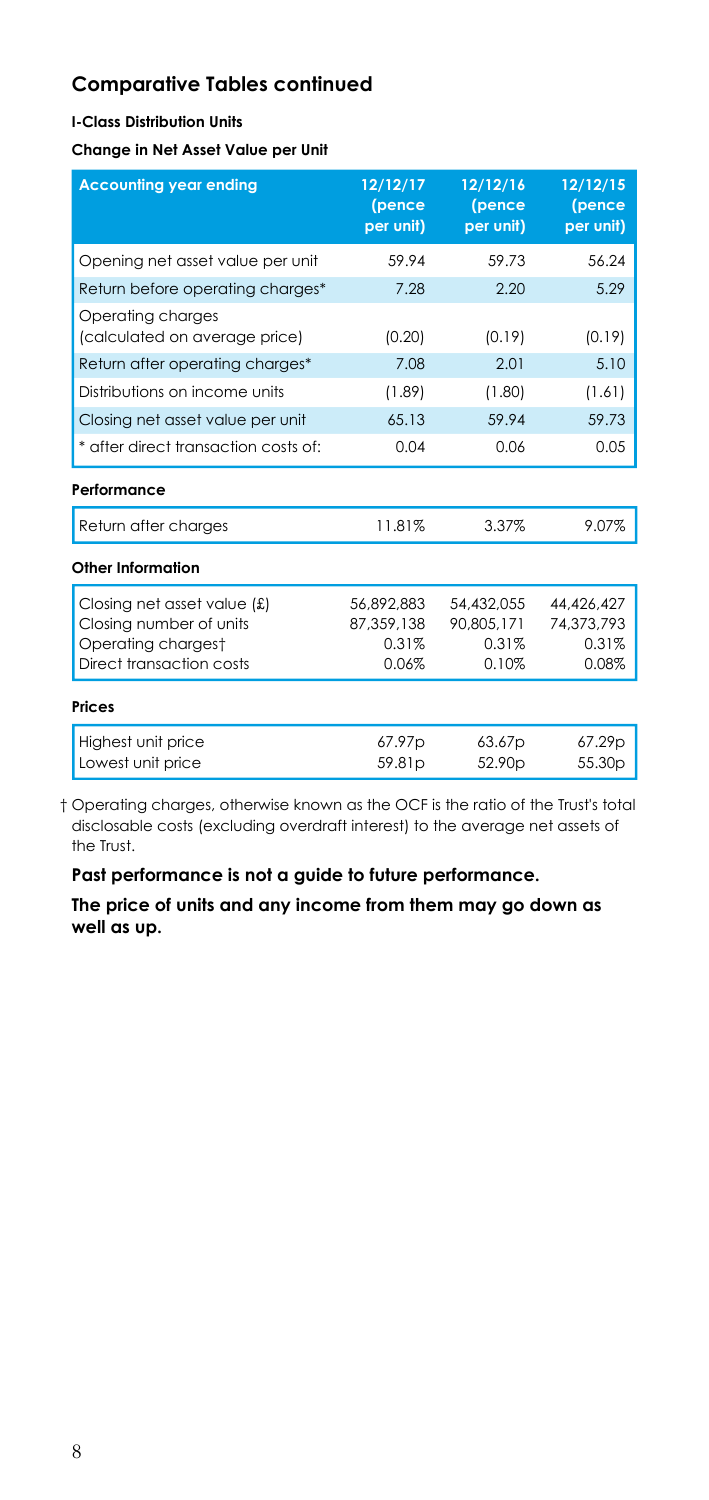#### **I-Class Accumulation Units**

**Change in Net Asset Value per Unit** 

| <b>Accounting year ending</b>                                                                               | 12/12/17<br>(pence<br>per unit)            | 12/12/16<br>(pence<br>per unit)            | 12/12/15<br>(pence<br>per unit)            |
|-------------------------------------------------------------------------------------------------------------|--------------------------------------------|--------------------------------------------|--------------------------------------------|
| Opening net asset value per unit                                                                            | 94.23                                      | 91.11                                      | 83.59                                      |
| Return before operating charges*                                                                            | 11.45                                      | 3.41                                       | 7.81                                       |
| Operating charges<br>(calculated on average price)                                                          | (0.32)                                     | (0.29)                                     | (0.29)                                     |
| Return after operating charges*                                                                             | 11.13                                      | 3.12                                       | 7.52                                       |
| Distributions                                                                                               | (2.99)                                     | (2.76)                                     | (2.42)                                     |
| Retained distributions on<br>accumulation units                                                             | 2.99                                       | 2.76                                       | 2.42                                       |
| Closing net asset value per unit                                                                            | 105.36                                     | 94.23                                      | 91.11                                      |
| * after direct transaction costs of:                                                                        | 0.06                                       | 0.09                                       | 0.07                                       |
| Performance                                                                                                 |                                            |                                            |                                            |
| Return after charges                                                                                        | 11.81%                                     | 3.43%                                      | 9.00%                                      |
| <b>Other Information</b>                                                                                    |                                            |                                            |                                            |
| Closing net asset value $f(x)$<br>Closing number of units<br>Operating chargest<br>Direct transaction costs | 48,862,287<br>46.375.716<br>0.31%<br>0.06% | 52,970,786<br>56.213.320<br>0.31%<br>0.10% | 35,349,670<br>38.798.246<br>0.31%<br>0.08% |
| Prices                                                                                                      |                                            |                                            |                                            |
| Highest unit price<br>Lowest unit price                                                                     | 106.80p<br>94.02p                          | 98.82p<br>81.66p                           | 100.00p<br>82.20p                          |

 † Operating charges, otherwise known as the OCF is the ratio of the Trust's total disclosable costs (excluding overdraft interest) to the average net assets of the Trust.

#### **Past performance is not a guide to future performance.**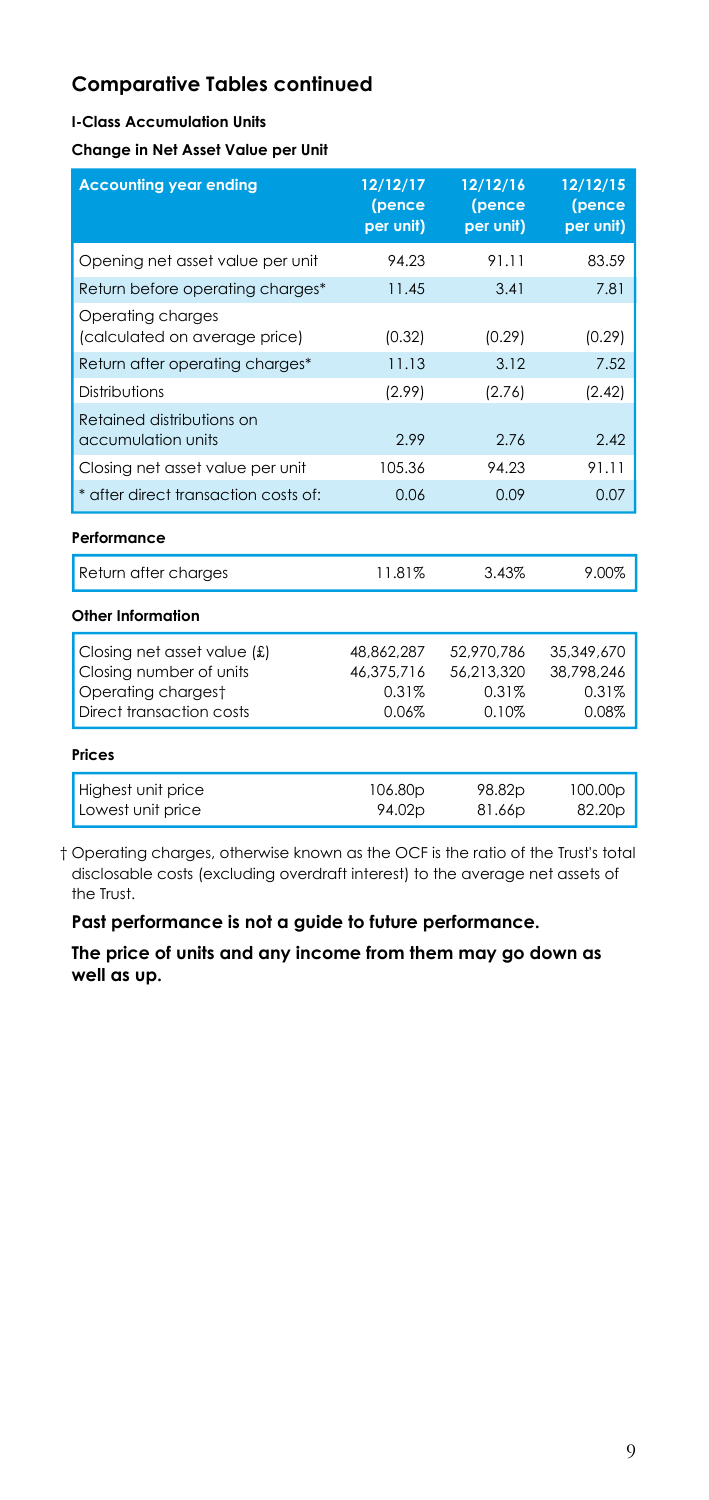# **Manager's Investment Report**

During the year under review, the bid price of the Trust's R-Class distribution units valued at midday rose by 8.73%. Although there is no published Index for those companies assessed as eligible by EIRIS, for comparison over the review year, the FTSE 350 Index (excluding Investment Trusts) rose by 9.52%. Similarly, the broader based FTSE All-Share Index (excluding Investment Trusts) rose by 9.56% (Source: Bloomberg). Using close of business prices, in line with the Index movements, the Trust rose by 9.90%.

#### **Past performance is not a guide to future performance. The value of investments and any income from them may go down as well as up.**

## **Market/Economic Review**

In the aftermath of the UK vote to leave the European Union in the June 2016 referendum, Sterling fell to a 31-year low against the US Dollar. UK markets recorded solid gains over the review year, with an improving global economic outlook, and supported by companies buying back their own shares. Major sectors such as Leisure Goods, Electronic & Electrical Equipment and Personal Goods showed the largest positive returns during the review year, whilst Oil Equipment, Services & Distribution, Fixed Line Telecommunications and Electricity were the worst performing sectors. Energy stocks weakened before retrieving some lost ground as the reporting year ended, rallying in line with the oil price in recent months on evidence that a supply squeeze from OPEC is now finally impacting on inventories. In the UK, the domestically focused FTSE 250 Index (+13.79%) and FTSE SmallCap Index (+14.86%) outperformed the more internationally focused FTSE 100 Index (+8.85%).

Economic indicators suggested the UK economy had weathered the post-referendum volatility well and the UK economic indicators remained broadly positive. However, political uncertainty has heightened over the last 12 months, particularly as the June general election resulted in a hung parliament and Brexit negotiations began. Inflation has been steadily increasing since the EU referendum, pushing up to 3.1% in November. However, the weakness in wage growth intensified the debate on whether the Bank of England should hike interest rates or leave them unchanged.

## **Trust Activity**

The Trust's selection process excludes the Tobacco and Military industries, while the Oil & Gas Producers, Banks, Mining, Pharmaceuticals & Biotechnology and Beverages sectors are markedly underweight. Such exclusions are compensated for by an increased presence in Life Insurance, Mobile Telecommunications and Financial Services.

There are three principal reasons for changes to the distribution of investments in the Trust: first, changes in the list of companies which meet the ethical criteria; secondly, changes in the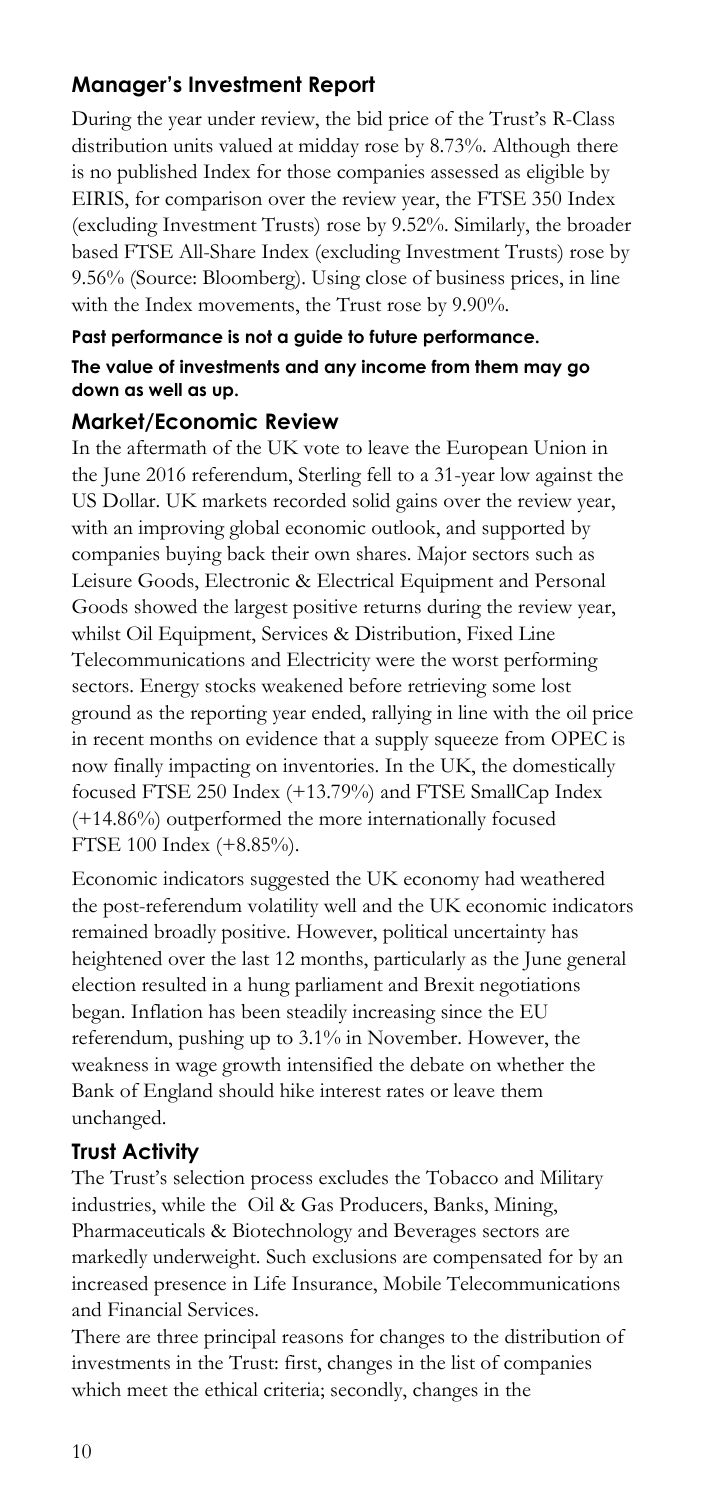## **Manager's Investment Report continued**

FTSE 350 Index (excluding Investment Trusts) at its quarterly review; and finally, changes due to corporate activity and takeovers.

FTSE rebalances the Index every quarter and companies added to the Index are only added to the Trust once confirmation of their acceptability for inclusion is received from EIRIS.

There were four Index reviews during the review year. At the quarterly review in December 2016, there were four additions and four deletions. ConvaTec Group and NewRiver REIT were new stocks added to the FTSE All-Share universe, whilst Nostrum Oil & Gas and Ferrexpo were promotions from the FTSE SmallCap Index; all of these stocks were subsequently assessed as eligible by EIRIS with the exception of ConvaTec Group that was deemed as unacceptable stock. Additions replaced NCC Group, Laird, DFS Furniture and Countrywide, which were all demoted to the FTSE SmallCap Index.

At the quarterly review in March 2017, there were two additions and three deletions. Sanne Group and Northgate were promotions from the FTSE SmallCap Index; both of these stocks were subsequently assessed as eligible by EIRIS. These companies replaced International Personal Finance, N Brown Group and CMC Markets which were all demoted to the FTSE SmallCap Index.

At the annual review in June 2017, there were five additions and five deletions. Melrose Industries, FDM Group and TBC Bank Group were new additions to the FTSE All-Share universe and were subsequently assessed as eligible by EIRIS. Sirius Minerals and Coats Group were added to the universe, but not to the EIRIS acceptable list. These companies replaced Keller, Debenhams, Allied Minds, AO World and SVG Capital, which were all demoted to the FTSE SmallCap Index.

At the quarterly review in September 2017, there were two additions and three deletions. 888 was a new addition to the FTSE All-Share universe, but was assessed as unacceptable for inclusion by EIRIS. Alfa Financial Software was a new addition and subsequently assessed as eligible by EIRIS. Northgate, Petra Diamonds and Carillion were demoted to the FTSE SmallCap Index.

There was a significant cross-border merger and acquisition activity that impacted the Trust outside the Index reviews as Henderson Group was deleted in May, following its acquisition of Janus (US). The new company Janus Henderson Global Investors was listed in the US and Australia, with FTSE assigning US nationality and was replaced by Stobart Group which was promoted from the FTSE SmallCap Index. All stock deals included; Standard Life PLC acquisition of Aberdeen Asset Management and Kennedy Wilson (US) acquisition of the residual stake in Kennedy Wilson Europe Real Estate. Shawbrook Group was taken over by Marlin Bidco for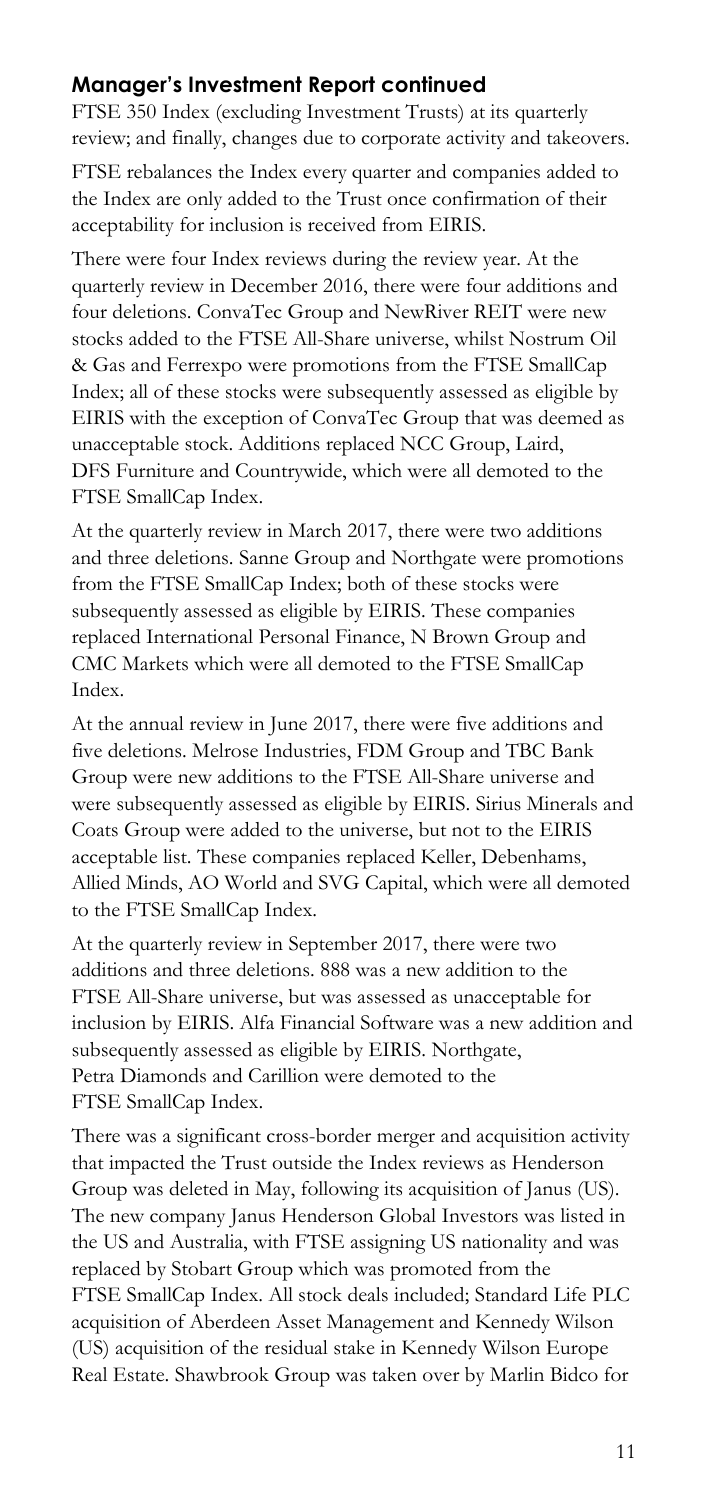# **Manager's Investment Report continued**

cash. Equiniti Group and Renewi were promoted from the FTSE Small Cap Index as a result of the above merger activity. Jimmy Choo was promoted from the FTSE Small Cap Index and subsequently deleted after being acquired by Michael Kors in an all cash deal. Following a £6.8 billion takeover of Hewlett Packard's Software business, Micro Focus also substantially increased its weight in the Index as it became the largest technology company in the Index.

Outside Index reviews, the free float was increased as a result of secondary placings for Ferrexpo and Ibstock. Index weight increased as a result of primary placings for LondonMetric Property, DS Smith, Metro Bank. Companies raising capital via rights issues included: RPC Group, Segro, Tullow Oil and Equiniti Group.

The three largest stocks in the Trust at the end of the review year were Vodafone, Lloyds Banking Group and Prudential.

## **Outlook**

Prime Minister Theresa May triggered Article 50 allowing the two-year window for official negotiations on Brexit to start. A 'hard Brexit' would imply giving up full access to the single market, with Britain having full control over its borders, making new trade deals and applying laws within its own territory. In LGIM's view, such a scenario could be negative for Sterling, but we only attribute a relatively low probability to this outcome. Subsequently, signs that the Brexit negotiations are yielding little progress and a further round of subdued UK economic data reinforced the suggestion that businesses and individuals are likely to adopt a more cautious approach.

Given Brexit uncertainties most market participants anticipated that the Bank of England would keep rates on hold for a long time, but following the latest stronger inflation data, the Monetary Policy Committee adopted a more hawkish tilt indicating that some withdrawal of monetary stimulus was likely to be appropriate over the coming months. Lower trend growth and a weaker Pound mean that if the Bank of England doesn't hike rates, inflation could remain above target. But if it raises rates too fast, the economy could be hurt should downside risks materialise. As a result, the Bank of England increased interest rates by 0.25% to 0.5% on 2nd November.

The Bank of England was also keen to stress that inflation would not return to target unless interest rates were hiked further. They broadly agree with market expectations of another couple of hikes in the next three years. This is consistent with our own expectation of slow rate hikes.

In the Autumn budget, Chancellor Philip Hammond appeared to gain some wriggle room for loosening the purse strings with tax revenues being better than expected and some shuffling of the government balance sheet. But that was tempered by the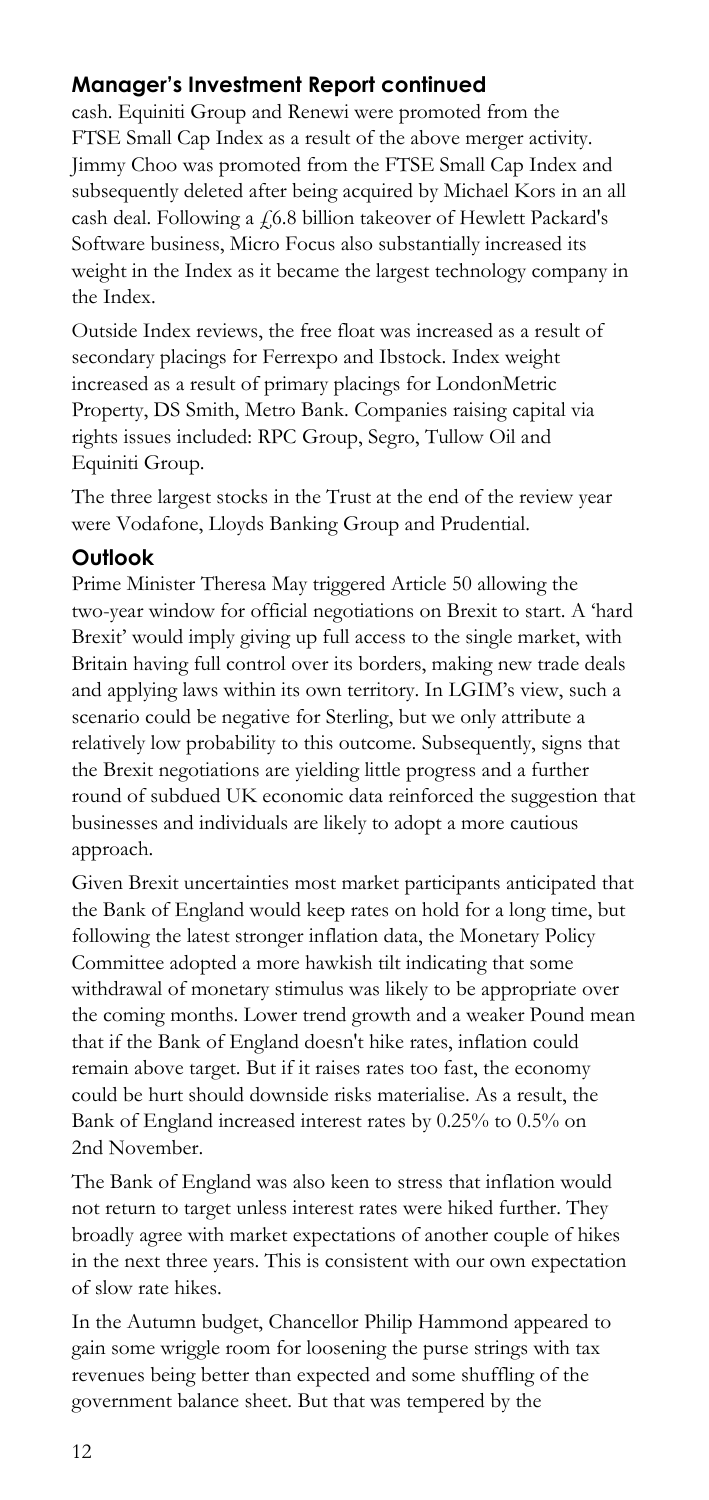# **Manager's Investment Report continued**

downgrade to the growth outlook. Overall it was largely in line with what was already expected, the fiscal giveaway probably slightly bigger. The headline grabber was clearly the changes to stamp duty for first time buyers on properties up to  $f$ , 300k, which is expected to support a currently slowing housing market.

Given this backdrop of uncertainty the Trust remains well positioned to capture the performance of the Index.

Legal & General Investment Management Limited (Investment Adviser) 3 January 2018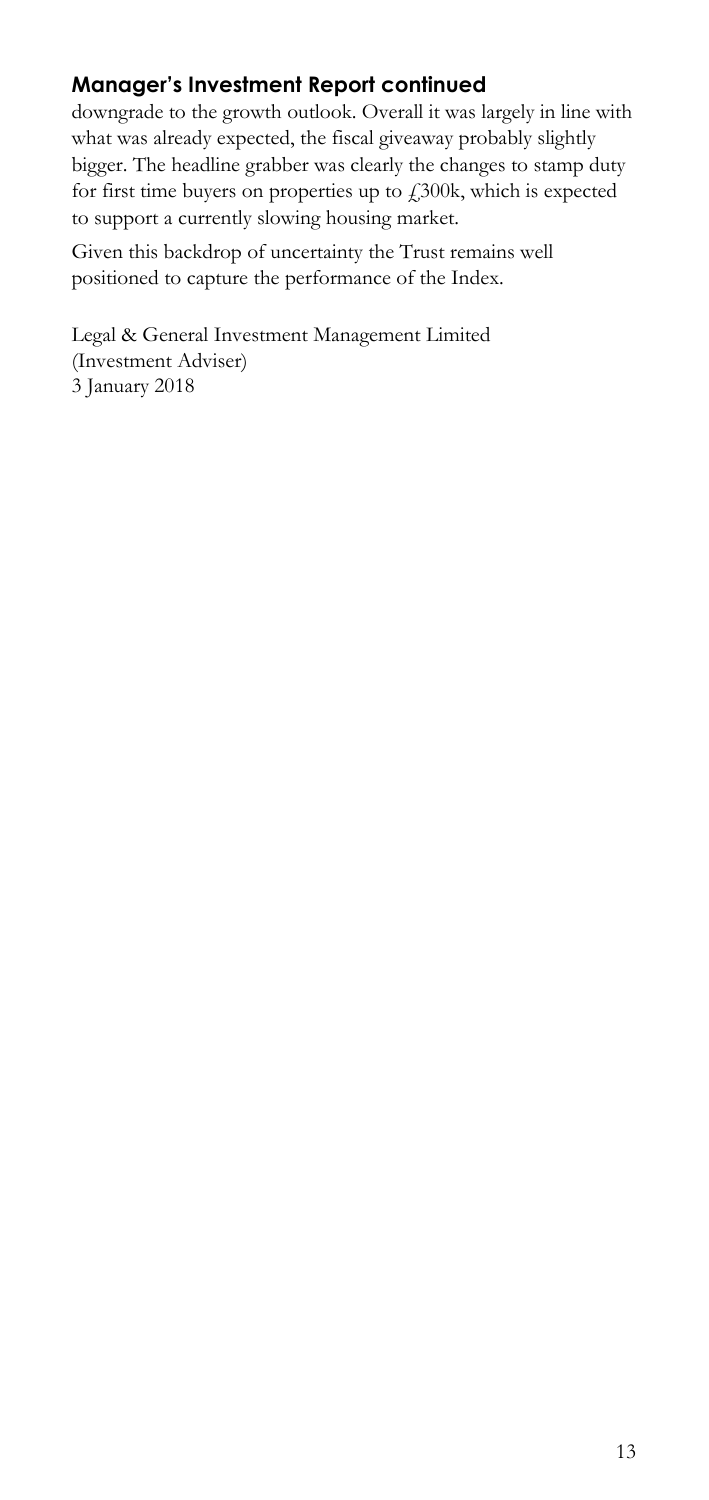## **Manager's Report and Accounts**

Copies of the most recent Interim and Annual Long Form Manager's Reports are available free of charge by telephoning 0370 050 0955, by writing to the Manager or are available on the internet at www.legalandgeneral.com/investments/fundinformation/managers-reports.

Call charges will vary. We may record and monitor calls.

## **Dual Pricing Arrangement**

The Manager's fixed dual pricing arrangement has a set spread to account for the costs of transacting in a particular Trust. Where the Manager operates a box through which unit subscriptions and unit redemptions are netted into a single trade instruction to the Trustee, the netting reduces the actual transaction costs and this generates a revenue to the Manager. The revenue generated from this activity is calculated on a monthly basis and returned to the Trust in the form of a payment from the Manager. This provides an enhanced return to the Trust, though the size of any return will be dependent on the size of subscriptions and redemptions.

## **Minimum Investment Amounts**

The minimum initial lump sum investment amounts for each class are as follows:

| R-Class                 | 4.500            |
|-------------------------|------------------|
| $F$ -Class <sup>*</sup> | $\sqrt{500}$     |
| I-Class                 | $\neq 1,000,000$ |

In addition, monthly contributions can be made into the R-Class and F-Class with a minimum amount of  $f<sub>1</sub>50$  per month.

\* F-Class units are only available to:

- i) investors who have received advice from authorised intermediaries and platforms in relation to their investment in units in the Trust and
- ii) authorised intermediaries or distributers who the Manager reasonably considers will adequately bear the costs of marketing to and acquiring investors at no or limited cost to the Manager, and to whom the Manager has confirmed that such distributor or investor meets the criteria for investment in such units.

## **Other Information**

The information in this report is designed to enable unitholders to understand how the Trust has performed during the year under review and how it is invested at the year end. Further information on the activities and performance of the Trust can be obtained by telephoning 0370 050 0955 or by writing to the Manager.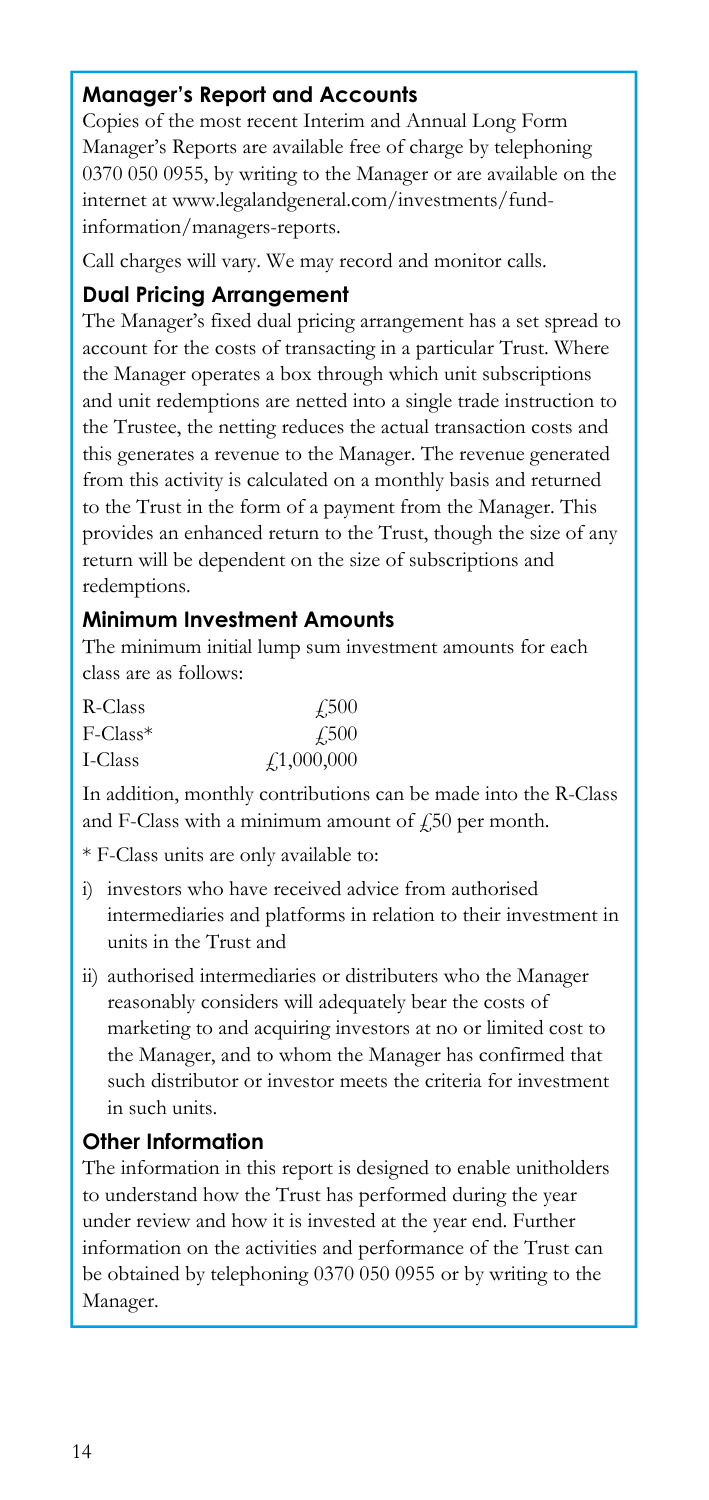# **Significant Changes**

# **Change of FMF for R-Class**

With effect from 6 June 2017, the Fund Management Fee (FMF) has been reduced from 1.15% to 0.95%.

## **Removal of Initial Commission**

With effect from 6 June 2017, initial commission will no longer be paid on the Trust. The initial commission was intended to reflect the costs incurred by the product provider and the intermediary for setting up and selling the business, however, Legal & General no longer consider it appropriate to continue to pay commission on such transactions.

# **Authorised Fund Manager**

Legal & General (Unit Trust Managers) Limited Registered in England and Wales No. 01009418 Registered office: One Coleman Street, London EC2R 5AA Telephone: 0370 050 3350 Authorised and regulated by the Financial Conduct Authority

Call charges will vary. We may record and monitor calls.

# **Trustee**

Northern Trust Global Services Limited 50 Bank Street, Canary Wharf, London E14 5NT Authorised by the Prudential Regulation Authority and regulated by the Financial Conduct Authority and the Prudential Regulation Authority

# **Independent Auditors**

PricewaterhouseCoopers LLP 7 More London Riverside London SE1 2RT